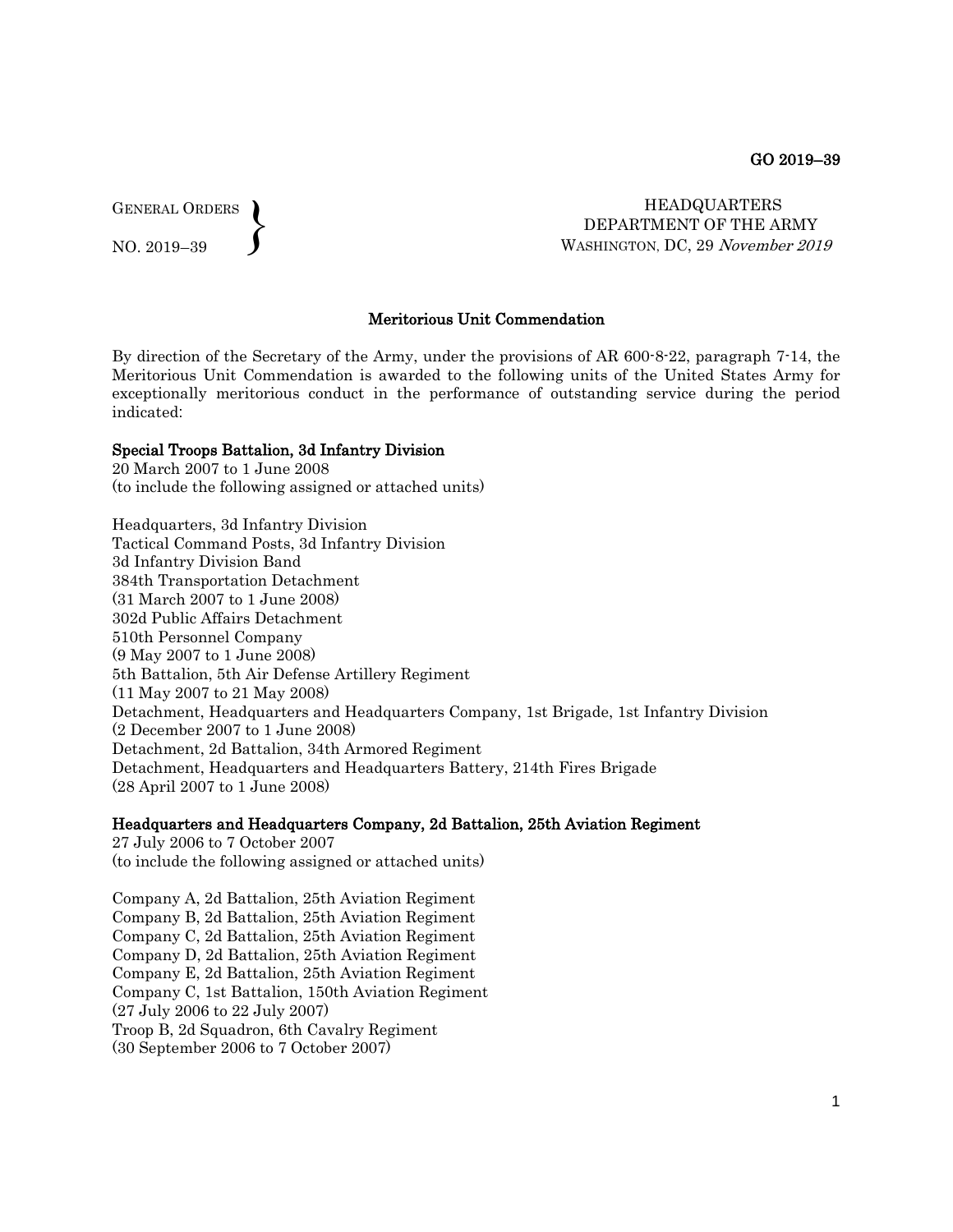## Headquarters, 56th Brigade Combat Team, 28th Infantry Division

24 February 2009 to 8 September 2009

# Detachment, Headquarters and Headquarters Battery, 3d Battalion, 6th Field Artillery Regiment

28 January 2013 to 13 October 2013 (to include the following assigned or attached unit)

Battery A, 3d Battalion, 6th Field Artillery Regiment

# Headquarters, 3d Infantry Division

29 October 2009 to 29 October 2010 (to include the following assigned or attached units)

Tactical Command Posts, 3d Infantry Division Company A, Special Troops Battalion, 3d Infantry Division 3d Infantry Division Band 135th Public Affairs Detachment

## 6th Battalion, 101st Aviation Regiment

28 September 2005 to 31 August 2006 (to include the following assigned or attached unit)

542d Medical Company (18 November 2005 to 31 August 2006)

# Headquarters and Headquarters Troop, 3d Squadron, 4th Cavalry Regiment

3 August 2006 to 6 October 2007 (to include the following assigned or attached units)

Troop A, 3d Squadron, 4th Cavalry Regiment Troop B, 3d Squadron, 4th Cavalry Regiment Troop C, 3d Squadron, 4th Cavalry Regiment Company D, 325th Support Battalion

# Headquarters and Headquarters Battalion, 25th Infantry Division

3 December 2010 to 2 January 2012 (to include the following assigned or attached unit)

25th Infantry Division Band

# Headquarters, 1st Brigade Combat Team, 1st Armored Division

18 November 2009 to 18 November 2010

## Headquarters and Headquarters Battery, 3d Battalion, 82d Field Artillery Regiment

3 January 2009 to 10 January 2010 (to include the following assigned or attached units)

2 Battery A, 3d Battalion, 82d Field Artillery Regiment Battery B, 3d Battalion, 82d Field Artillery Regiment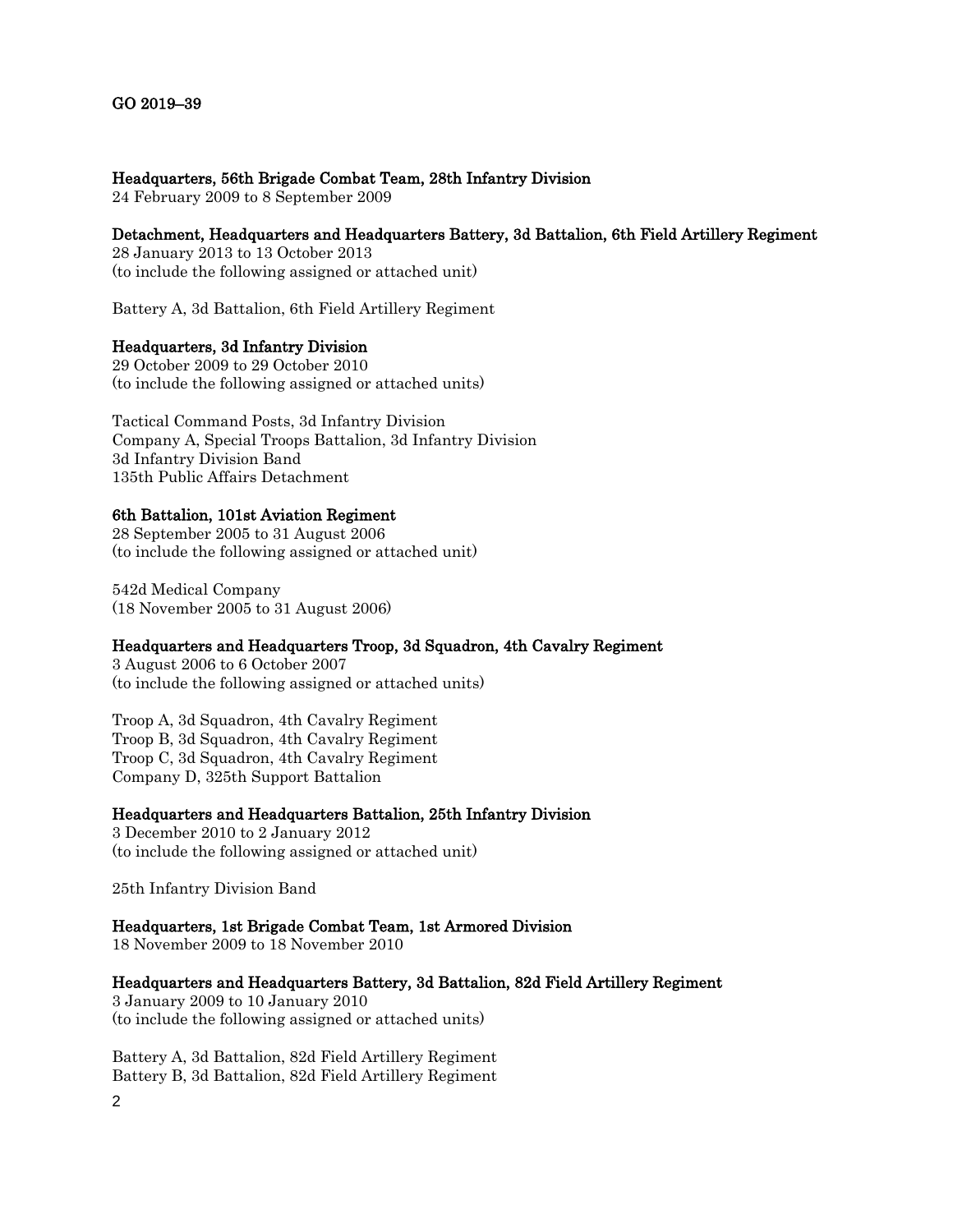Company G, 15th Support Battalion

### Headquarters and Headquarters Battery, 3d Battalion, 7th Field Artillery Regiment

9 August 2006 to 5 October 2007 (to include the following assigned or attached units)

Battery A, 3d Battalion, 7th Field Artillery Regiment Battery B, 3d Battalion, 7th Field Artillery Regiment Company G, 325th Support Battalion

#### Detachment, 21st Engineer Battalion

9 February 2015 to 16 October 2015 (to include the following assigned or attached units)

950th Engineer Company (9 February 2015 to 28 August 2015) Marine Georgian Liaison Team Rotation I (27 March 2015 to 13 October 2015)

#### Task Force Leader

9 January 2009 to 11 December 2009 (to include the following assigned or attached units)

Battery C, 2d Battalion, 4th Field Artillery Regiment Battery B, 1st Battalion, 14th Field Artillery Regiment

## Headquarters and Headquarters Troop, 6th Squadron, 1st Cavalry Regiment

9 January 2013 to 9 September 2013 (to include the following assigned or attached units)

Troop B, 6th Squadron, 1st Cavalry Regiment Military Intelligence Company, 6th Squadron, 1st Cavalry Regiment Company F, 51st Infantry Regiment 511th Military Intelligence Company

Special Troops Battalion, Headquarters and Headquarters Company, 45th Sustainment Brigade 9 July 2006 to 23 June 2007

(to include the following assigned or attached units)

Headquarters and Headquarters Company, 45th Sustainment Brigade Early Entry Element, 45th Sustainment Brigade Signal Company, 45th Sustainment Brigade Detachment C, 556th Personnel Services Battalion

#### Detachment, Headquarters and Headquarters Company, 1st Battalion, 26th Infantry Regiment

9 June 2013 to 1 March 2014 (to include the following assigned or attached unit)

Detachment, Company F, 201st Support Battalion